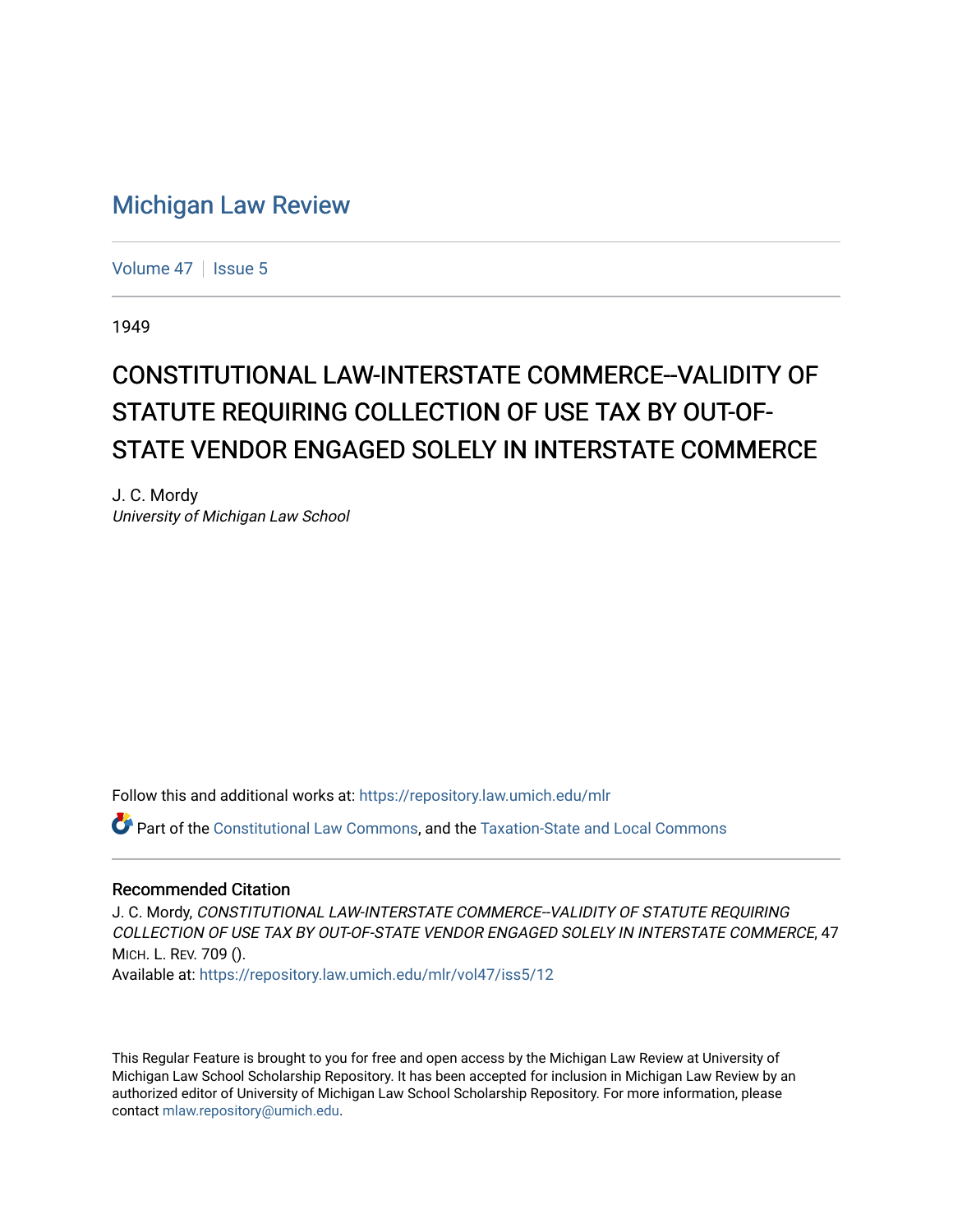CONSTITUTIONAL LAW-INTERSTATE COMMERCE-VALIDITY OF STATUTE REQUIRING COLLECTION OF USE TAX BY OUT-OF-STATE VENDOR ENGAGED SOLELY IN INTERSTATE CoMMERCE-Plaintiff, a Tennessee corporation, sued to recover taxes paid under protest pursuant to the Mississippi Use Tax Act. The act required collection by retailers "maintaining a place of business" in the state, which phrase was defined as including any retailer having any agent operating within the state.<sup>1</sup> Plaintiff's salesmen, nonresidents of Mississippi, solicited orders for goods within that state. Acceptance of the orders and delivery to an interstate carrier were at plaintiff's home office in Tennessee. *Held,* insofar as the act requires a nonresident vendor to collect the tax, it violates the due process clause of the Fourteenth Amendment. Two justices dissented. *Reichman-Crosby Co. v. Stone,* (Miss. 1948) 37 s. (2d) 22.

Because a sales tax on goods sold in interstate commerce is unconstitutional,<sup>2</sup> many states have adopted a compensating use tax to equalize the tax burden on goods sold locally. Administrative problems of collecting a use tax from the buyer necessitate collection from the seller. Generally, sellers subject to the collection provisions are out-of-state, because the statutes exempt goods upon which a sales tax has been paid, either intra-state or extra-state.3 Enforcement of the tax collection provisions is made difficult because of the procedural rule that process can be served on a foreign corporation only if it is "doing business within the state," and the Mississippi court had held that a foreign corporation having only soliciting agents in the state is not doing such business.<sup>4</sup> Use taxes collected from a foreign corporation have been held constitutional where the foreign vendor performed certain acts within the taxing state, such as maintaining a permanent office, $5$  renting offices for general agents,<sup>6</sup> engaging in intrastate business in addition to interstate activi-

1 Miss. Gen. Laws (1942) c. 120, Miss. Code Ann. (1942) §§10146-10167.

<sup>2</sup>McLeod v. J. E. Dilworth, 322 U.S. 327, 64 S.Ct. 1023 (1944); Gwin, White & Prince, Inc. v. Henneford, 305 U.S. 434, 59 S.Ct. 325 (1939); J. D. Adams Mfg. Co. v. Storen, 304 U.S. 307, 58 S.Ct. 913 (1938).

<sup>3</sup> Powell, "New Light on Gross Receipt Taxes," 53 HARV. L. REV. 909 at 930 (1940), states that the exemption of extra-state sales taxes is not required by the commerce clause of the Federal Constitution.

<sup>4</sup>See note 12, infra. The leading cases are: Green v. Chicago, B. & Q. Ry., 205 U.S. 530, 27 S.Ct. 595 (1907); Int. Harvester Co. v. Kentucky, 234 U.S. 579, 34 S.Ct. 944 (1914); Philadelphia & Read. Ry. v. McKibbin, 243 U.S. 264, 37 S.Ct. 280 (1917); People's Tobacco Co. v. American Tobacco Co., 246 U.S. 79, 38 S.Ct. 233 (1918).

<sup>5</sup> West Publishing Co. v. Superior Ct., 20 Cal. (2d) 720, 128 P. (2d) 777 (1942).

o Felt & Tarrant Co. v. Gallagher, 306 U.S. 62, 59 S.Ct. 376 (1939).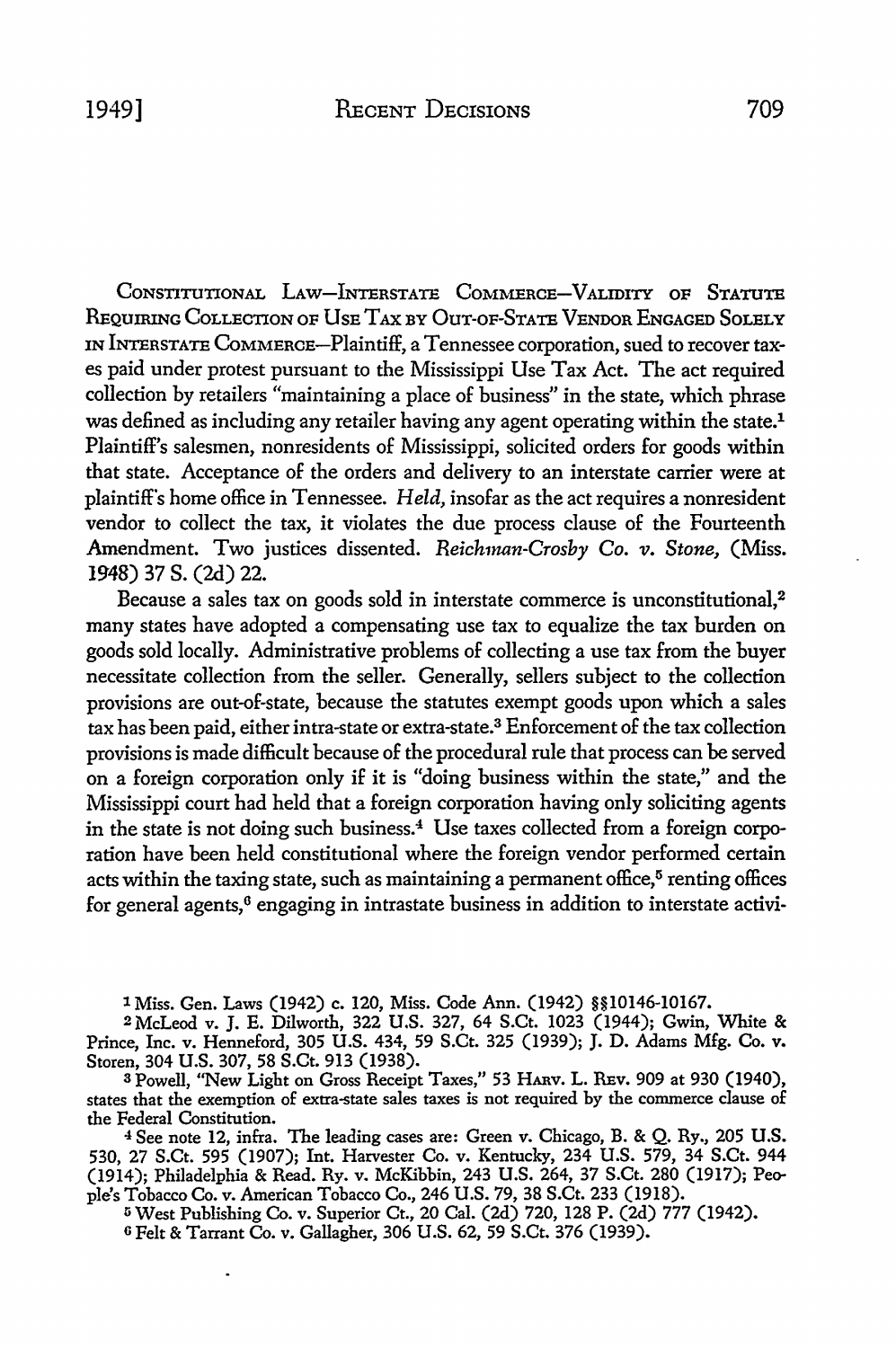ties,<sup>7</sup> or shipping to an agent within the state for delivery.<sup>8</sup> In all of these situations the tax was collected from foreign corporations "doing business within the state" according to the procedural rule. However, in *General Trading* Co. *v. State Tax Commission*,<sup>9</sup> the United States Supreme Court sustained an Iowa statute requiring collection of the use tax by a foreign vendor having only soliciting agents in the state.10 The court in the instant case refused to follow this decision, although the facts and the statute are indistinguishable.<sup>11</sup> The court stated that enforcement of the act by service of process was prevented by their adherence to the above procedural rule,<sup>12</sup> and that enforcement by enjoining the vendor's agents from soliciting orders was prohibited as a burden on interstate commerce; therefore, if the court had no jurisdiction to enforce the tax, the legislature had no power to define collecting retailers as including foreign vendors engaged only in interstate commerce. The court further stated that the *General Trading* Co. decision was based on a holding by the Iowa court that a foreign.corporation on these facts was "doing business within the state." However, the jurisdiction to serve process was not discussed in the *General Trading* Co. case, the foreign vendor having voluntarily appeared. Actually, Iowa had followed the same procedural rule as Mississippi.13 But regardless of this, the Supreme Court's decision sustaining the Iowa statute constitutes authority for sustaining the tax in the principal case. Since the question of jurisdiction to serve process was not presented in this case (the vendor had paid the tax and was suing for a refund), it is submitted that the statute need not have-been invalidated.14 Certainly the Supreme Court has decided that

7 Nelson v. Sears, Roebuck & Co., 312 U.S. 359, 61 S.Ct. 586 (1941); Nelson v. Montgomery Ward & Co., 312 U.S. 373, 61 S.Ct. 593 (1941).

s Monamotor Oil Co. v. Johnson, 292 U.S. 86, 54 S.Ct. 575 (1934).

o 322 U.S. 335, 64 S.Ct. 1028 (1944), affirming 233 Iowa 877, 10 N.W. (2d) 659. The case is criticized and discussed in 57 HARv. L. REv. 1086 (1944) and 32 CAL. L. REv. 281 (1944).

10 The decision was contrary to dicta in Nelson v. Sears, Roebuck & Co., 312 U.S. 359, 61 S.Ct. 586" (1941), drawing a distinction between a company doing both mail order and local retail business, and one doing only mail order business.

<sup>11</sup>The Iowa statute defines a retailer subject to collection of the tax as any retailer having "any agent operating within this state." Iowa Code Ann. (1939) §6943.102, subd. 6. Failure to define such a retailer as subject to the tax enabled the out-of-state vendor to escape liability in Creamery Package Mfg. Co. v. State Bd. of Equalization, (Wyo. 1946) 166 P. (2d) 952, and in J.B. Simpson, Inc. v. Gundry, 297 Mich. 403, 298 N.W. 81 (1941). However the main ground for the latter decision was that the tax burdened interstate commerce, which ground would seem to be repudiated by the General Trading Co. case, note 9, supra.

12 Saxony Mills v. Wagner, 94 Miss. 233, 47 S. 899 (1908); Lee v. Memphis Pub. Co., 195 Miss. 264, 14 S. (2d) 351 (1943); Knower v. Baldwin, 195 Miss. 166, 15 S. (2d) 47 (1943).

13 American Asphalt Roof Corp. v. Shankland, 205 Iowa 862, 219 N.W. 28 (1928); Burnham Mfg. Co. v. Queen Stove Works, 214 Iowa 112,241 N.W. 405 (1932); Elk River Coal & Lbr. Co. v. Funk, 222 Iowa 1222, 271 N.W. 204 (1937).

14 Another state court has sustained the same type of tax statute on these facts; Johnston v. Gill, Comr. of Revenue, 224 N.C. 638, 32 S.E. (2d) 30 (1944).